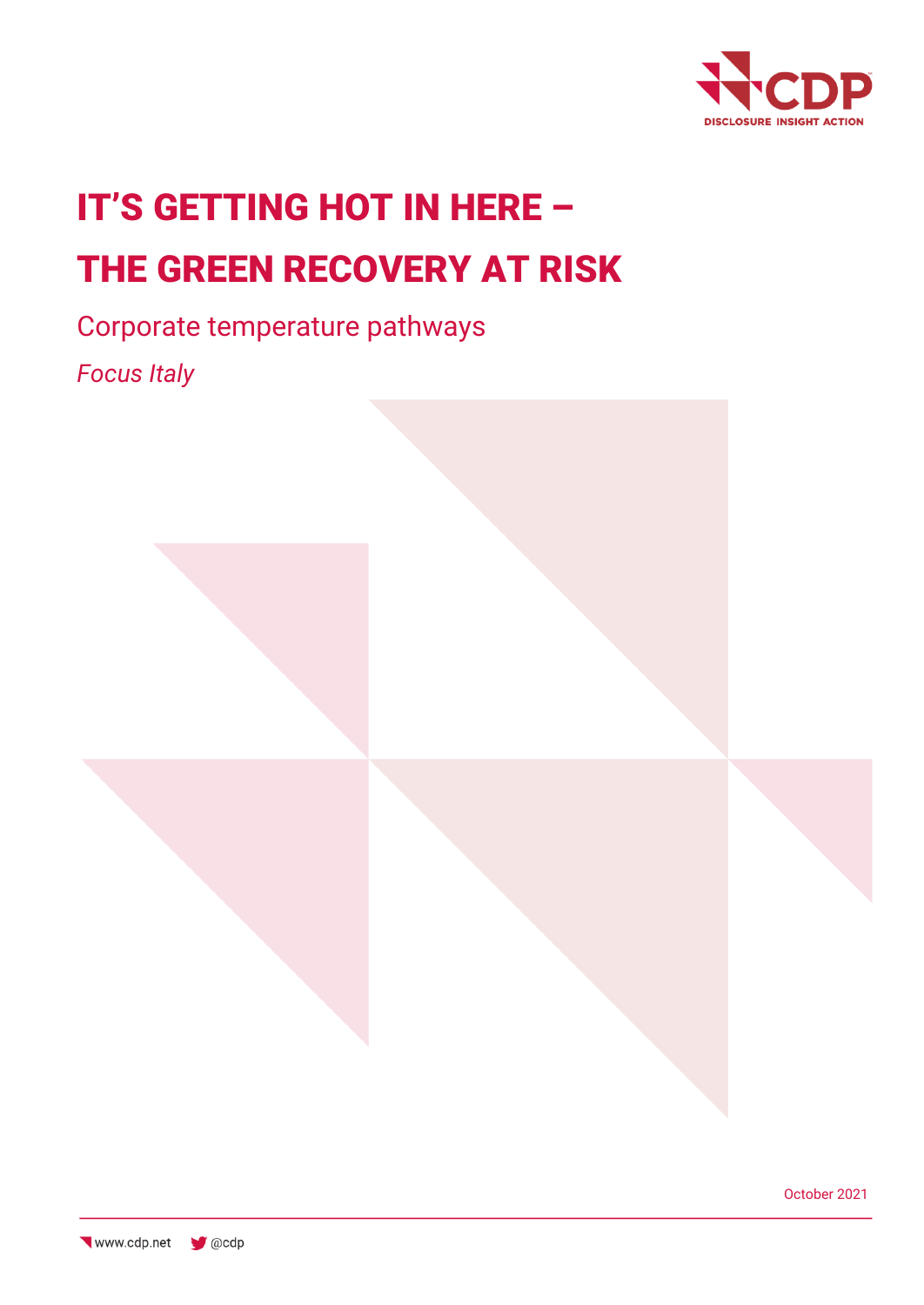

# IT'S GETTING HOT IN HERE – THE GREEN RECOVERY AT RISK

### Overview

The next decade is critical: corporate climate ambition needs to accelerate rapidly to ensure that the economy aligns with a 1.5°C temperature pathway. Taking national commitments into account, there is a 20-23 GtCO2e global emissions gap to reach the IPCC-calculated pathway to limit global warming to 1.5°C with 66% probability.<sup>1</sup>

This report reviews emission trends and reduction targets of Italian companies, translating the findings into corporate temperature pathways.

### **KEY RECOMMENDATIONS**

- European policymakers and financial institutions should monitor and measure private spending during and after the crisis, ensuring that companies implement measures in line with the European Green Deal, Paris Agreement and SDGs.
- The EU Commission should request 1.5°C-aligned indicators in Member States' budgets in recovery planning.
- Companies need to set science-based, 1.5°C-aligned emissions reduction targets and show progress towards those targets, to ensure they are contributing to a green recovery and the Paris Agreement goals.
- Governments need to accelerate their leverage to drive companies to adopt sciencebased targets, by setting clear requirements in upcoming disclosure regulation and standard-setting.
- Disclosure requirements must be strengthened to ensure companies publicly disclose high-quality environmental information.
- Scope 3 emissions disclosure requirements of companies need to be improved.

### **KEY OUTCOMES – TEMPERATURE ANALYSIS ITALY**

- Italian companies are falling far short of aligning with the 1.5°C Paris goal. They are currently projected on a 2.8°C temperature pathway based on their emissions reduction targets (covering scope 1, 2 and 3).
- Only a few companies (approx. 10%) have detailed mid-term targets in place to be included in the analysis of temperature alignment.
- Over the last five years, Italian companies reduced their scope 1 and 2 emissions by 22%.
- Under linear BAU assumptions, Italian companies are projected to reduce emissions by 3.3% annually from 2019 until 2030, which is below the needed 4.2% annual linear reduction for a 1.5°C compatible pathway.
- The share of total GHG emissions in the sample is 46% aligned with a 1.5°C pathway and 56% aligned with 2°C or below 2°C.

<sup>1</sup> CDP and United Nations Global Compact (2021): Taking the Temperature. Assessing and scaling-up climate ambition in the G7 business sector, Science-based Targets Initiative, <https://sciencebasedtargets.org/resources/files/SBTi-TakingtheTemperatureReport2021.pdf>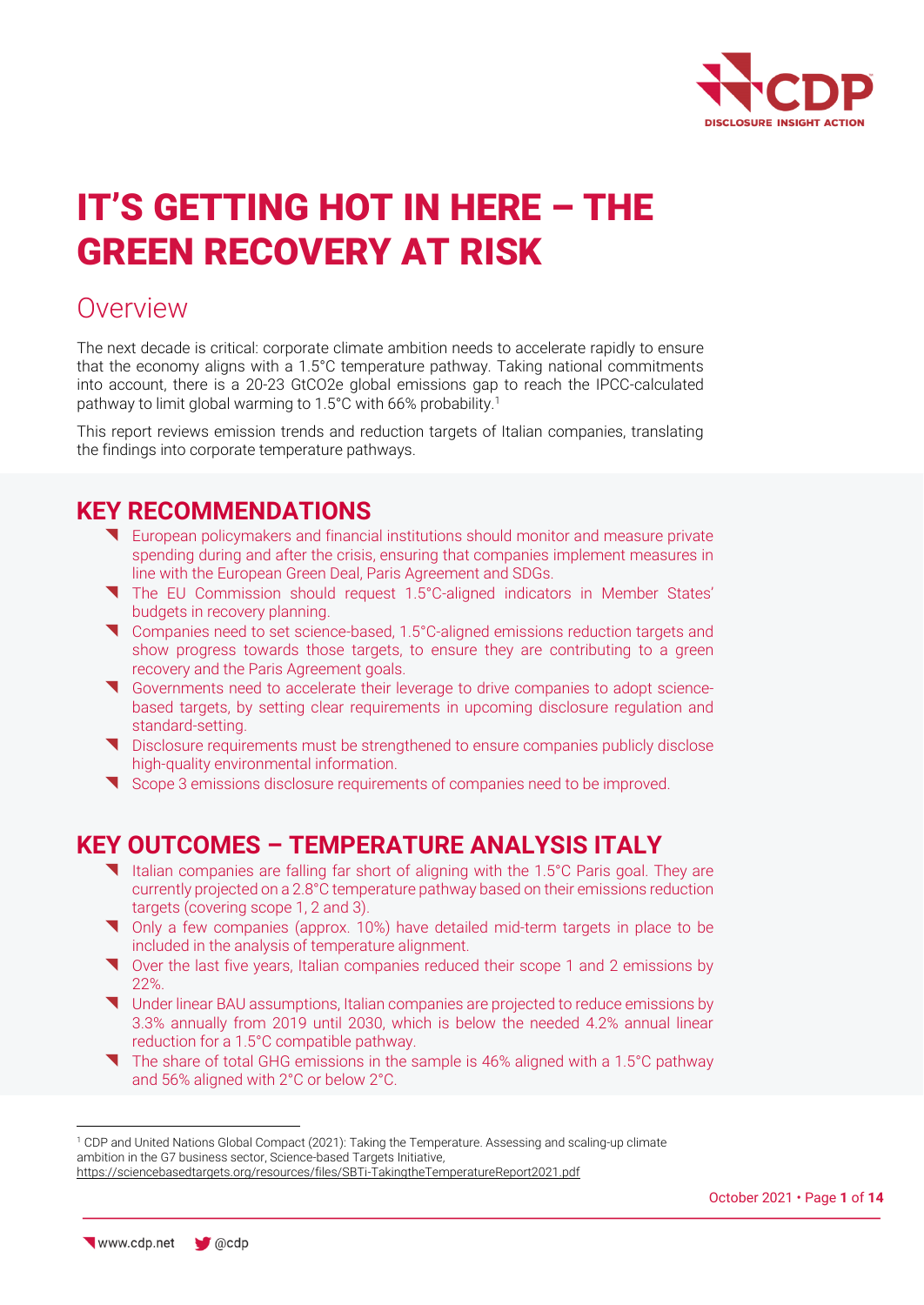

The Covid-19 pandemic presents significant economic challenges to the EU and its Member States. In light of the climate crisis and its imminent impacts, an economic recovery from Covid-19 should be in line with the climate ambition of the EU, a so-called green recovery. However, if current national and EU plans for a green recovery fall short of meeting the climate objectives, it could instead lock the EU and Member States into a pathway incompatible with limiting the global temperature rise to 1.5°C above pre-industrial levels.

### The green recovery in the EU – insufficient plans are putting the 'decade of action' at risk

About a year into the Covid-19 pandemic, the European institutions agreed on a recovery fund. Over €2 trillion (€1.8 trillion in 2018 prices) are dispersed across different loans, grants and initiatives for a greener, more resilient and more digital EU post Covid-19. 30% of the recovery funds need to be allocated towards preventing dangerous climate change.<sup>2</sup>

The Recovery and Resilience Facility (RRF) is the 'centrepiece' of the EU's green recovery. Almost €700 billion are split into loans and grants to support Member States' reforms and investments on the way to recovery.<sup>3</sup> At least 37% of expenditure for these reforms and investments by Member States have to support a green transition.<sup>4</sup> By the end of April 2021, Member States applying for the RRF had to submit Recovery and Resilience Plans (RRPs) with an implementation timeframe until 2026 in order to receive funds. After approval by the European Commission and the Council, Member States can receive 13% of their allocated funds, after Member States meet their targets, more funds can be received.<sup>5</sup> 16 Member States' RRPs received approval by the European Commission.

Yet, opposing the approval of the European Commission, based on analysis by the Green Recovery Tracker, the stipulation of 37% green expenditure directed at the green transition has not been met by most Member States that submitted RRPs. Only Germany and Finland overshoot this target, the other 14 Member States fall short, according to the Green Recovery Tracker. 6

This indicates that further it is important to track the implementation of Member States' plans to ensure the at least 37% climate expenditure is met. As part of this, expenditure and commitment to green recovery investments for the corporate sector need to be clearly tracked and monitored to ensure spending is directed towards climate action. Transparency and accountability of the corporate sector is therefore vital, as well as showcasing of 1.5°C aligned targets.

<sup>&</sup>lt;sup>2</sup> European Commission: Recovery plan for Europe[, https://ec.europa.eu/info/strategy/recovery-plan-europe\\_en](https://ec.europa.eu/info/strategy/recovery-plan-europe_en) [Accessed on 07/07/2021]

<sup>&</sup>lt;sup>3</sup> European Commission: Recovery and Resilience Facility. The Recovery and Resilience Facility is the key instrument at the heart of NextGenerationEU to help the EU emerge stronger and more resilient from the current crisis[, https://ec.europa.eu/info/business-economy-euro/recovery-coronavirus/recovery-and-resilience-facility\\_en](https://ec.europa.eu/info/business-economy-euro/recovery-coronavirus/recovery-and-resilience-facility_en) [Accessed on 07/07/2021]

<sup>4</sup> European Commission: Questions and answers. NextGenerationEU: Questions and answers on the Recovery and Resilience Facility, 16 June 2021,

[https://ec.europa.eu/info/sites/default/files/nextgenerationeu\\_questions\\_and\\_answers\\_on\\_the\\_recovery\\_and\\_resili](https://ec.europa.eu/info/sites/default/files/nextgenerationeu_questions_and_answers_on_the_recovery_and_resilience_facility_en.pdf) [ence\\_facility\\_en.pdf](https://ec.europa.eu/info/sites/default/files/nextgenerationeu_questions_and_answers_on_the_recovery_and_resilience_facility_en.pdf) [Accessed on 07/07/2021]

<sup>5</sup> European Commission: Recovery and Resilience Facility. The Recovery and Resilience Facility is the key instrument at the heart of NextGenerationEU to help the EU emerge stronger and more resilient from the current crisis[, https://ec.europa.eu/info/business-economy-euro/recovery-coronavirus/recovery-and-resilience-facility\\_en](https://ec.europa.eu/info/business-economy-euro/recovery-coronavirus/recovery-and-resilience-facility_en) [Accessed on 07/07/2021]

<sup>6</sup> Green Recovery Tracker (2021): Is the EU recovery and resilience enabling a green recovery? Summary of findings from the Green Recovery Tracker, 03 June 2021, [https://9tj4025ol53byww26jdkao0x-wpengine.netdna-ssl.com/wp](https://9tj4025ol53byww26jdkao0x-wpengine.netdna-ssl.com/wp-content/uploads/Green-Recovery-Tracker_Key-Findings_06_2021-1.pdf)[content/uploads/Green-Recovery-Tracker\\_Key-Findings\\_06\\_2021-1.pdf](https://9tj4025ol53byww26jdkao0x-wpengine.netdna-ssl.com/wp-content/uploads/Green-Recovery-Tracker_Key-Findings_06_2021-1.pdf) [Accessed on 07/07/2021]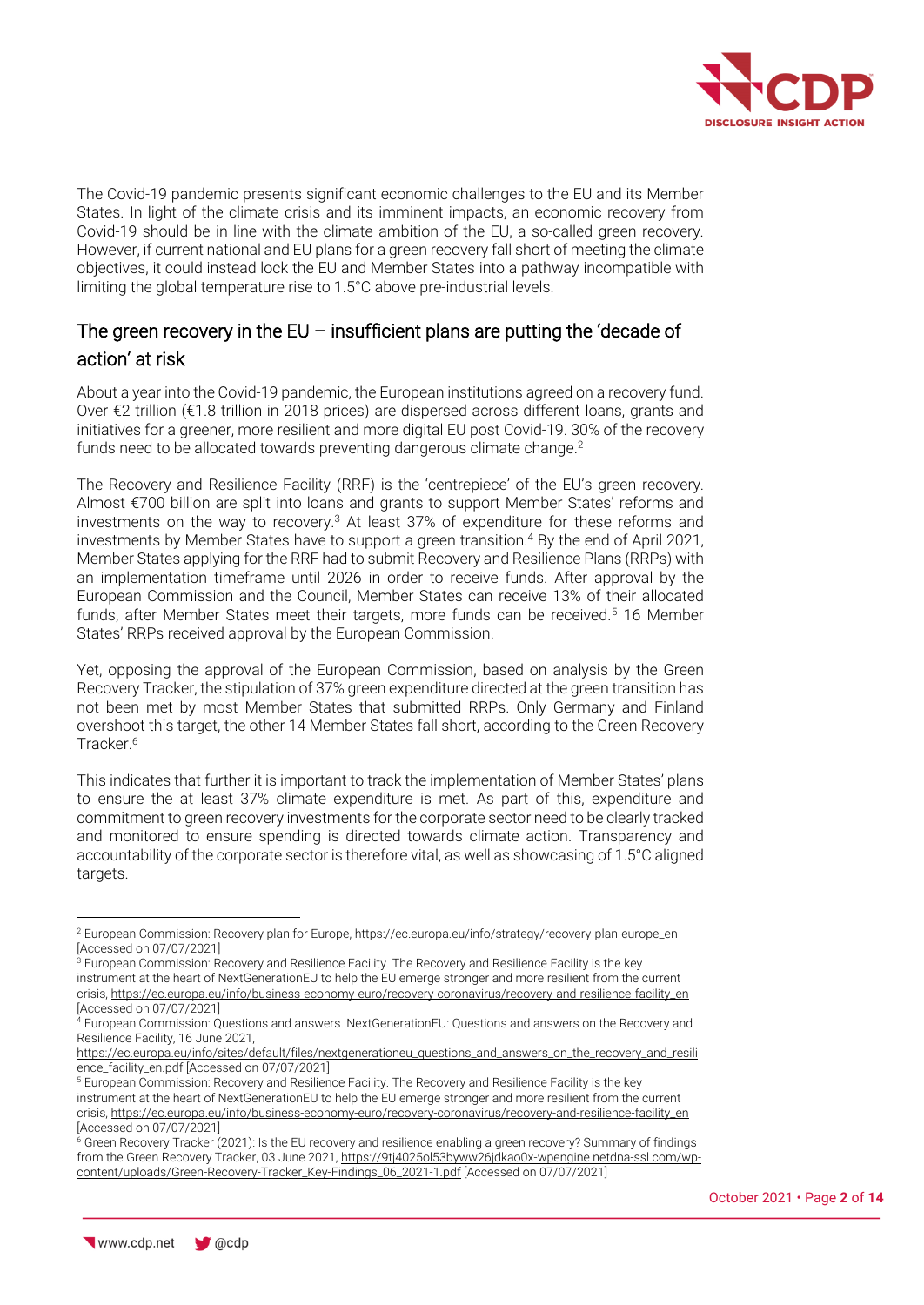

Italy, as the biggest recipient of recovery funds<sup>7</sup> with over €190 billion in grants and loans<sup>8</sup>, subsequently also has a great opportunity to ensure the necessary climate expenditure is met. Despite the European Commission approving the Italian RRP, attesting to a 37% allocation towards climate expenditure, the Green Recovery Tracker's analysis shows only a 16% spending towards climate.<sup>9</sup> If Italy successfully reaches the allocated climate expenditure, it can avoid locking Italy into a high-temperature pathway. Taking the corporate sector into account is crucial, to ensure expenditure supports climate goals.

### Companies need to step up to close the gap – focus on Italy

Italy's corporate sector needs to step up and take more ambitious action to accelerate emissions reductions. This analysis of Italy's corporate sector shows a clear misalignment of corporate ambition with the 1.5°C pathway, as well as a lack of data availability on corporate emissions trends and targets.

Italy, as a Member State of the EU, G7 and G20 and as the (co-)host of the G20 and COP26, has an opportunity to shine this year, show leadership and show a strong commitment to the decade of climate action. Currently, Italy's per capita greenhouse gas emissions (GHG) are on a downward trajectory, having reduced 8.6% between 2012 and 2017, and are slightly below the G20 average. Italy's total GHG emissions (excl. land use) also decreased by 17.5% between 1990 and 2017. While this trend is encouraging, Italy is far from a 1.5°C aligned trajectory.<sup>10</sup>

CDP's analysis shows, with current ambition levels of companies and emission trends, Italian companies are on a 2.8°C temperature pathway, which falls short of the goals of the Paris Agreement.

Corporate disclosure in Italy has significantly increased over the last decade. From only 29 Italian companies disclosing information through CDP's disclosure platform in 2010, a significant increase can be seen, with 240 companies disclosing in 2020.<sup>11</sup> Despite a positive trend in the climate disclosure rate, verifiable ambition on reducing climate impacts and aligning with the Paris Agreement goals by Italian corporations are still insufficient. Just 7 out of 20 companies with valid mid-term targets considered in this analysis have targets approved by the Science Based Targets initiative (SBTi). 12

This analysis is based on data provided by companies through CDP's disclosure platform. The sample for this analysis is based on a set of quantitative and qualitative criteria (see Annex). Disclosure rates and the quality of information provided vary annually, leading so

[https://ec.europa.eu/commission/presscorner/detail/en/ip\\_21\\_3126](https://ec.europa.eu/commission/presscorner/detail/en/ip_21_3126) [Accessed on 07/07/2021]

9 Green Recovery Tracker (2021): Italy[, https://www.greenrecoverytracker.org/](https://www.greenrecoverytracker.org/) [Accessed on 07/07/2021]

<sup>10</sup> Climate Transparency (2020): Italy. Climate transparency report. Comparing G20 climate action and their responses to the Covid-19 crisis, https://www.climate-transparency.org/wp-content/uploads/2020/11/Italy-CT-2020-WEB.pdf

<sup>7</sup> Euronews with AFP (2021): Brussels greenlights Italy's €191.5 billion COVID-19 recovery plan, euronews, Updated: 23/06/2021[, https://www.euronews.com/2021/06/22/brussels-greenlights-italy-s-191-5-billion-covid-19-recovery](https://www.euronews.com/2021/06/22/brussels-greenlights-italy-s-191-5-billion-covid-19-recovery-plan)[plan](https://www.euronews.com/2021/06/22/brussels-greenlights-italy-s-191-5-billion-covid-19-recovery-plan) [Accessed on 07/07/2021]

<sup>8</sup> European Commission (2021): NextGenerationEU: European Commission endorses Italy's €191.5 billion recovery and resilience plan, Press release, 22 June 2021, Brussels,

<sup>&</sup>lt;sup>11</sup> This includes stocklisted companies responding through CDP's investor request, as well as companies disclosing publicly to customer(s) via CDP supply chain.

<sup>&</sup>lt;sup>12</sup> This number relates to 2020 data. Hera, Terna S.p.A., ERG spa and Cementir Holding N.V. are in the 2020 disclosure sample, yet their SBT was approved in 2021. Thus, they are not listed as part of those 7 companies.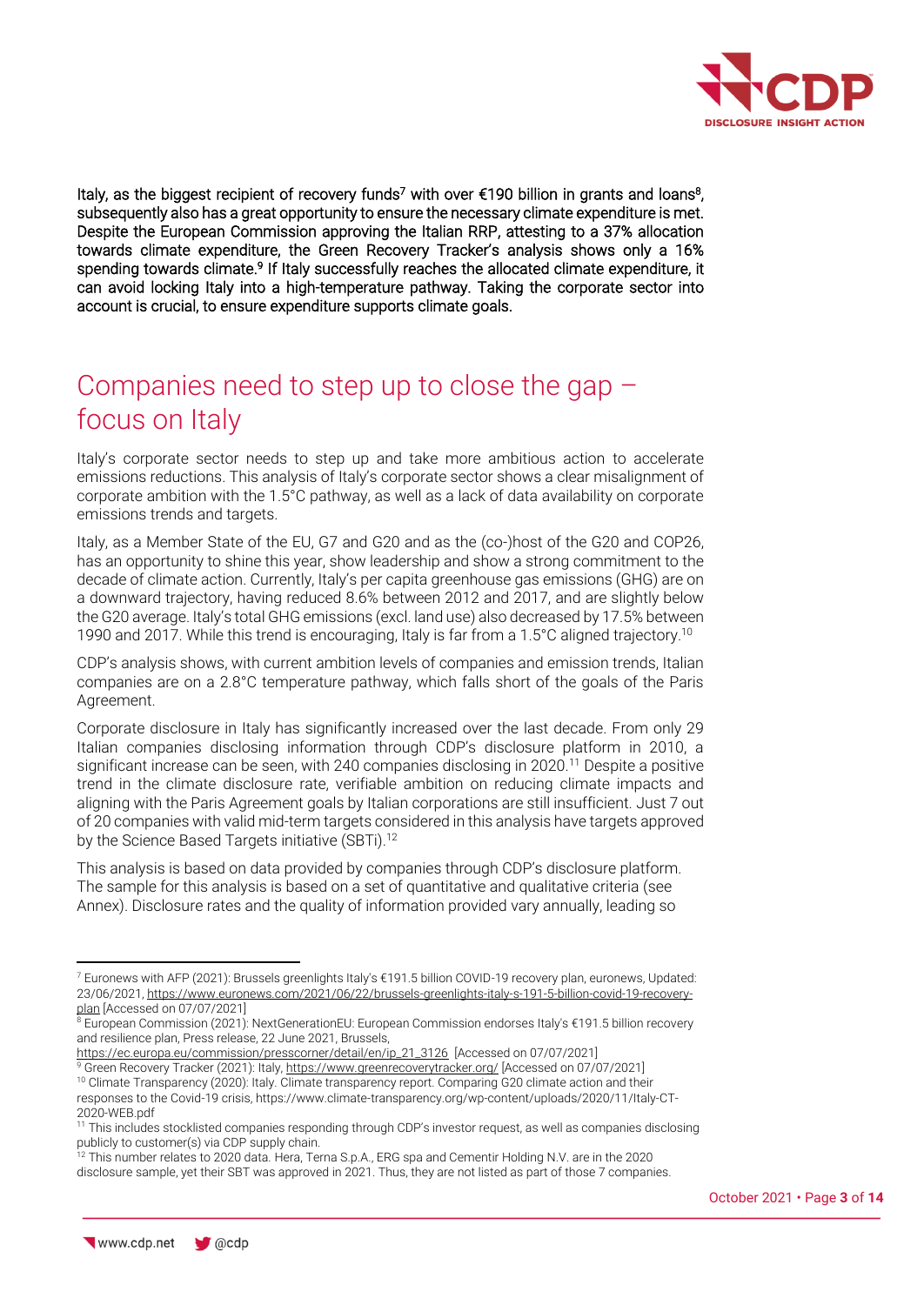

some companies providing insufficient information for assessment and thus could not be included in the analysis.

### Table 1: Overview of sample for analysis<sup>13</sup>

| Sample                                                                                           | Assessment    |
|--------------------------------------------------------------------------------------------------|---------------|
| Full temperature assessment sample (analysis specific sub-samples<br>based on valid data points) | 194 companies |
| GHG emissions trend sample                                                                       | 71 companies  |
| Valid mid-term emission reduction targets sample                                                 | 20 companies  |

### GHG emission trends of Italian companies

71 companies disclosed their scope 1 and 2 emissions data between 2015-2019 that meets the quality criteria for a trend assessment.<sup>14</sup> In 2019, reported scope 1 and 2 emissions stood at 156 million tCO2. The largest three companies by reported scope 1 and 2 emissions made up 80% of the total scope 1 and 2 emissions in that year. These companies are Enel, Eni and Cementir Holding. All other reporting companies together are only responsible for 20% of reported scope 1 and 2 CO2e emissions emitted in that year.

### Figure 1: Emission shares (scope 1 and 2) for top three emitting Italian companies (public disclosure)



Overall, the disclosed scope 1 and 2 emissions within the GHG Trend sample have decreased by approximately 22% over the five years from 2015-2019 (from approx. 201 million to 156 million tCO2e). From 2018 to 2019 reported emission decreased significantly by 13%, with a decline from 180 million to 156 million tCO2e.

<sup>&</sup>lt;sup>13</sup> A full outline of samples and assessment methodology can be found in the Annex.

<sup>&</sup>lt;sup>14</sup> See Annex for more information.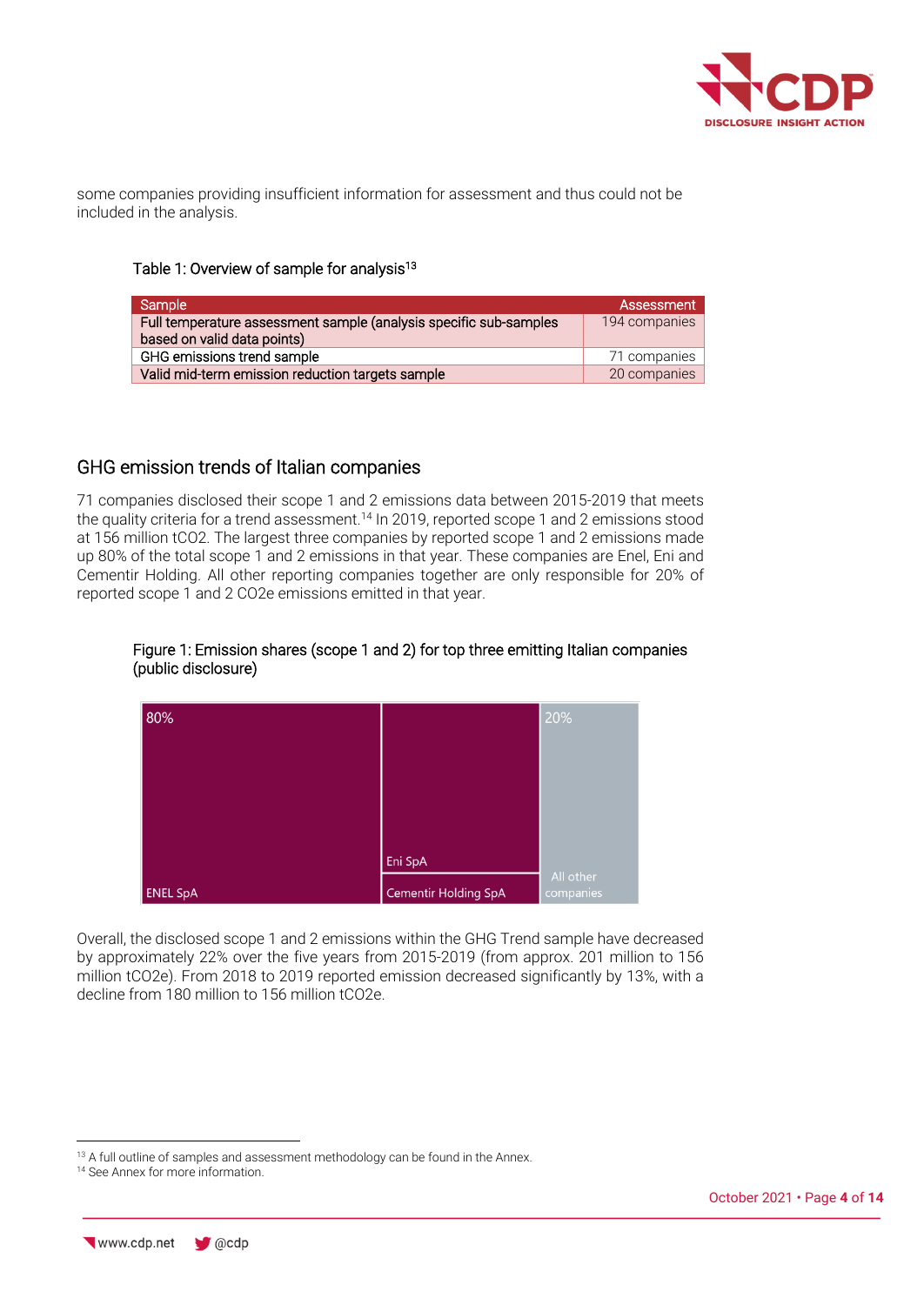



### Figure 2: Disclosed emissions (scope 1 and 2) by Italian companies between 2015 and 2019

While longer timeseries could provide a clearer trend, this five-year overview shows an encouraging downwards trend in companies scope 1 and 2 emissions. Yet, scope 1 and 2 emission do not provide a full picture of companies' climate impacts. Depending on the sector, scope 3 emissions can account for the vast majority of company emissions. Previous CDP analysis has shown, supply chain emissions are on average 11.4 times higher than operational emissions. This is more than double compared to previous estimates. These new insights are possible due to improved emissions accounting by suppliers. 15

Unfortunately, since many companies are still lacking when it comes to reporting scope 3 emissions at all or in the quality needed for assessment, this analysis focuses on scope 1 and 2 emissions. While it is encouraging that scope 3 reporting has improved over the last years, it is still not sophisticated enough to be included in such a trend analysis.

Using the five-year trend analysis, a business-as-usual (BAU) trend analysis can be projected into the future, based on annual emissions changes continuing at the same rate as they have over the last years. The individual reductions by all companies in the sample can then be aggregated to determine a collective reduction for all companies in the sample. Under the assumption of a linear reduction trend over 11 years (from 2019 to 2030), a 36% emissions reduction would be achieved by Italian companies. Specifically, this BAU reduction would lead to a reduction from 156 million in 2019 to 100 million tCO2e by 2030. The implied linear annual reduction rate (LAR) is 3.3%.

To compare the BAU trend with the SBT 1.5°C pathway, the analysis draws out the future emissions that companies in the GHG Trend sample could emit if they were to follow a 1.5 C aligned pathway, as defined by the SBTi. A 1.5°C emissions pathway from 2019 to 2030 implies a LAR of 4.2 % for the economy as a whole. This would result in a 46% emission reduction from 156 million to 84 million tCO2e over 11 years, to be compliant with the SBTi 1.5°C pathway. The resulting gap in emissions is 16 million tCO2e, or 0,9% (almost 1%) of linear annual reductions.

<sup>15</sup> CDP (2020): Transparency to Transformation: A Chain Reaction. Global Supply Chain Report 2020, <https://www.cdp.net/en/research/global-reports/transparency-to-transformation>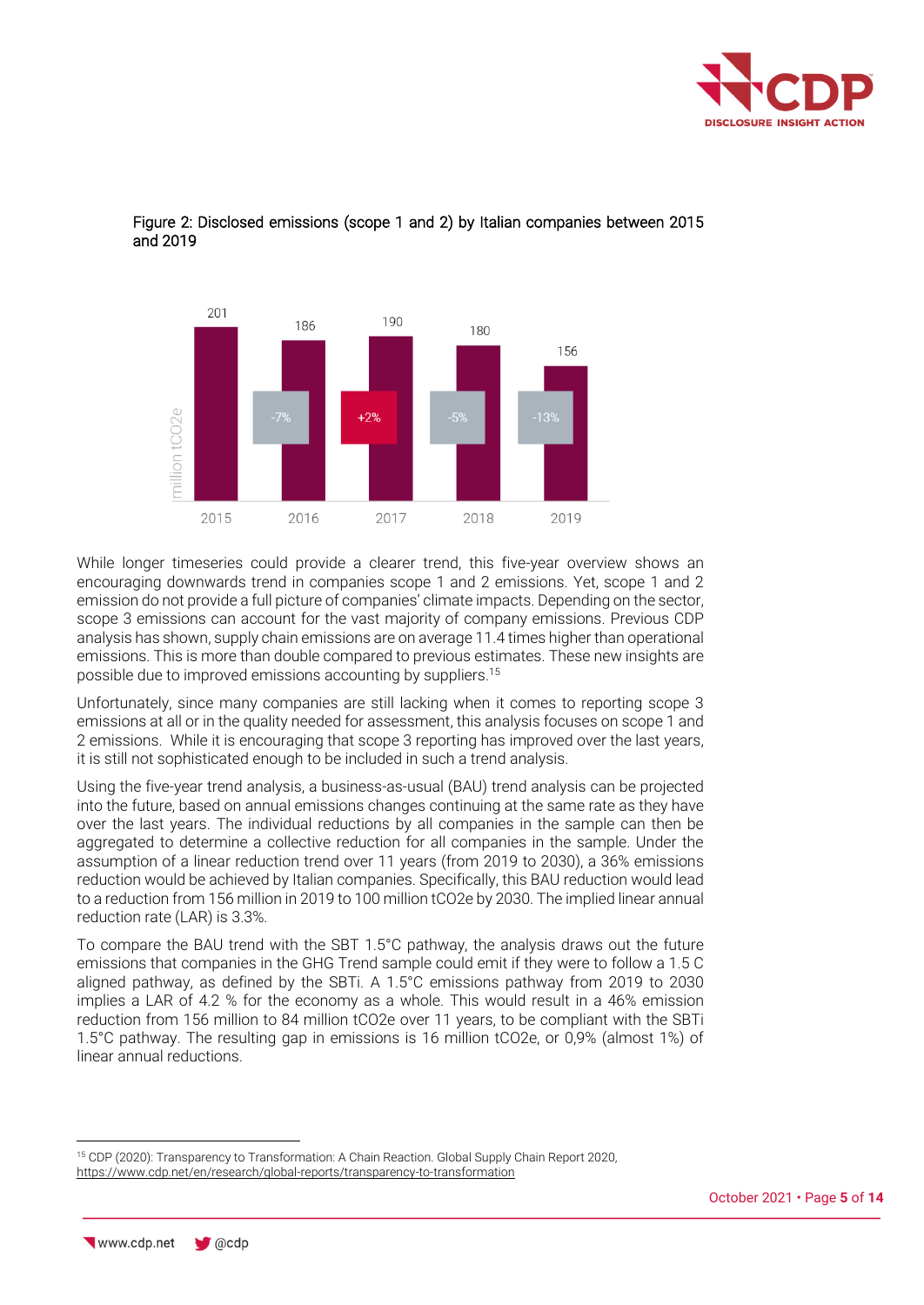



### Figure 3: Business-as-usual (BAU) and 1.5°C emission pathways

As the scenario based on past emissions trends clearly shows, more reductions are needed to close the gap between the BAU trend and the SBTi 1.5°C pathway. It is also important to note that this BAU emissions trend is based on companies providing sufficiently high-quality GHG-related information via CDP. The emissions gap could be even higher than that shown here if a complete assessment of all Italian companies were able to be undertaken. To track companies' emissions reduction progress, fuller and more consistent GHG emissions data over a longer timeframe need to be provided by companies.

### Emissions reduction targets of Italian companies

Our assessment revealed that 194 Italian companies disclosed some form of information to CDP over the last 5 years (2016-2020). Significantly, only 10% of these disclosing companies have valid targets in place which are used for temperature alignment analysis. These targets cover the timeframe 2025-2035 and, besides a valid mid-term timeframe, provide sufficient information and granularity on ambition of reduction, scope and boundary coverage to be assessed against temperature trajectories. Seven of these companies have approved sciencebased targets in place, which are by design also valid mid-term targets.

### Table 2: List of Italian companies with a valid mid-term target and an approved science-based target<sup>16</sup>

| Company name                           | Temperature classification of<br>approved SBT targets |
|----------------------------------------|-------------------------------------------------------|
| Enel SpA                               | $1.5^{\circ}$ C                                       |
| A2A                                    | $2.0^{\circ}$ C                                       |
| Sofidel S.p.A.                         | Well-below 2°C                                        |
| Danieli & C Officine Meccaniche S.p.A. | Well-below 2°C                                        |
| Pirelli                                | Well-below 2°C                                        |
| Barilla Holding SpA                    | $2.0^{\circ}$ C                                       |
| Salvatore Ferragamo SpA                | $1.5^{\circ}$ C                                       |

<sup>16</sup> Table 2 relates to the analysis sample, i.e. to 2020 data. Hera, Terna S.p.A., ERG spa and Cementir Holding N.V. are in the 2020 disclosure sample, yet their SBT was approved in 2021. Thus, they are not included in table 2. Please find more information on science-based targets provided by the Science-Based Targets initiative: <https://sciencebasedtargets.org/companies-taking-action>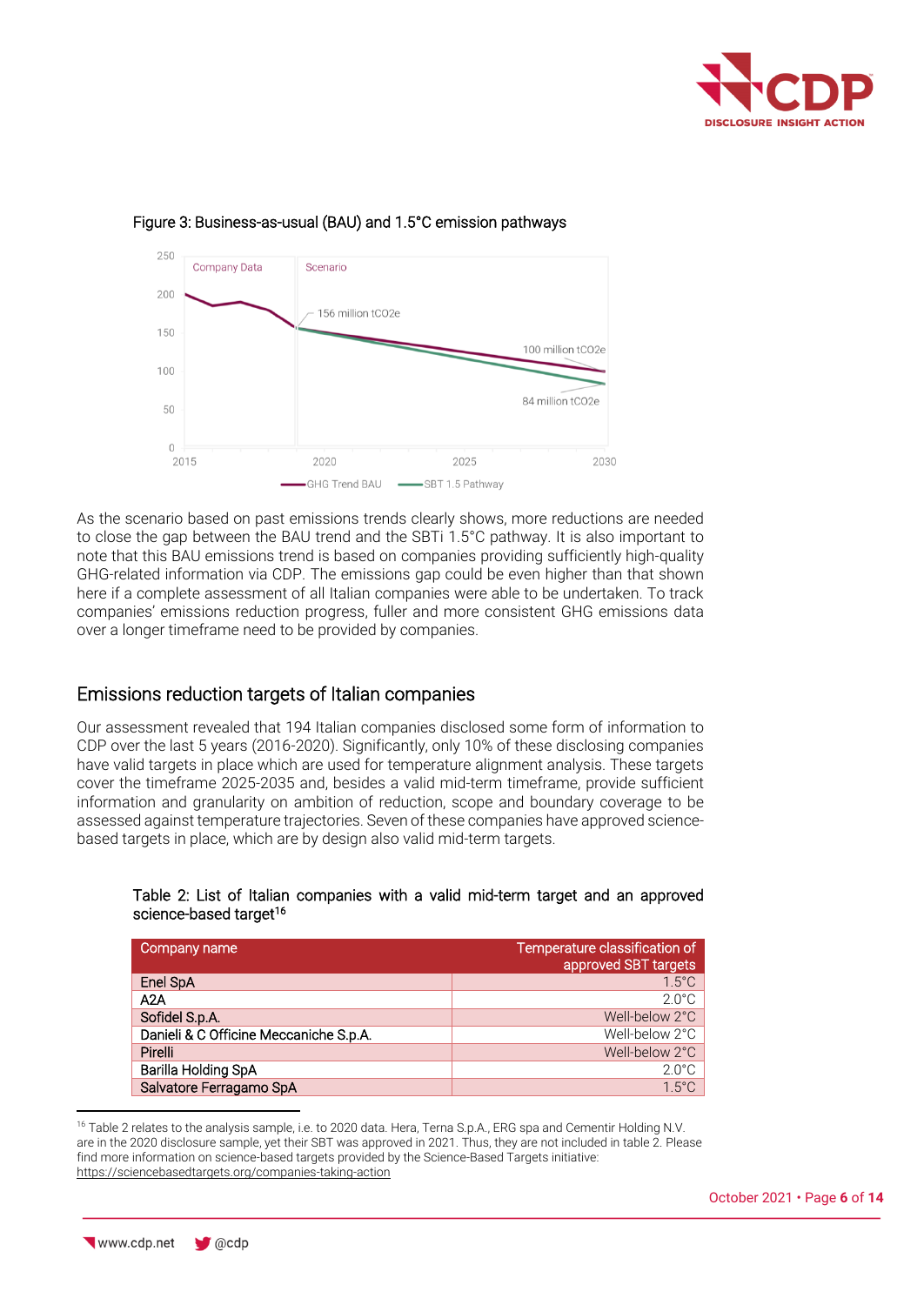

A further 10% of companies have valid short- (2021-2024) or long-term (2036 and beyond) targets. While these targets fulfill the general criteria for valid targets, for the temperature analysis only mid-term targets are considered.

But most companies (80%) do not disclose targets with enough information to be accurately measured.



### Figure 4: Valid targets in place

The new EU Corporate Sustainability Reporting Directive (CSRD), obliging nearly 50,000 companies to disclose information on company-wide targets, will not cover all companies in Italy. High impact companies, mostly covered by the CSRD due to their climate impacts, are of higher importance. Nevertheless, better and more ambitious target setting should be further encouraged. Specifically, future EU disclosure requirements should be, and are expected to be, much more explicit about disclosure of targets, asking for targets across different timeframes and disclosure details such as scope and boundary coverage to address this gap in available information.

With the first CSRD compliant disclosures only available in 2024, companies need to be encouraged to take voluntary action before this point. Companies already disclosing relevant information through CDP are well prepared for upcoming mandatory reporting requirements. As a result, increasing CDP disclosure and the quality of reported data supports the success of the CSRD.

### Temperature analysis of Italian companies

The temperature analysis of Italian companies considers their valid mid-term targets as well as their GHG emissions trends. Only a very small fraction of companies analysed are aligned with 1.5°C (6 companies, or 7%). In total, 19 companies (21%) are aligned with 2°C or wellbelow 2°C.

In comparison, when looking at the share of total GHG emissions in the sample, 46% of GHG emissions are aligned with a 1.5°C pathway, and 56% are aligned with 2°C or below 2°C. This can mainly be explained by the distribution of emissions across companies. Large companies who account for a major proportion of emissions have relatively ambitious targets. In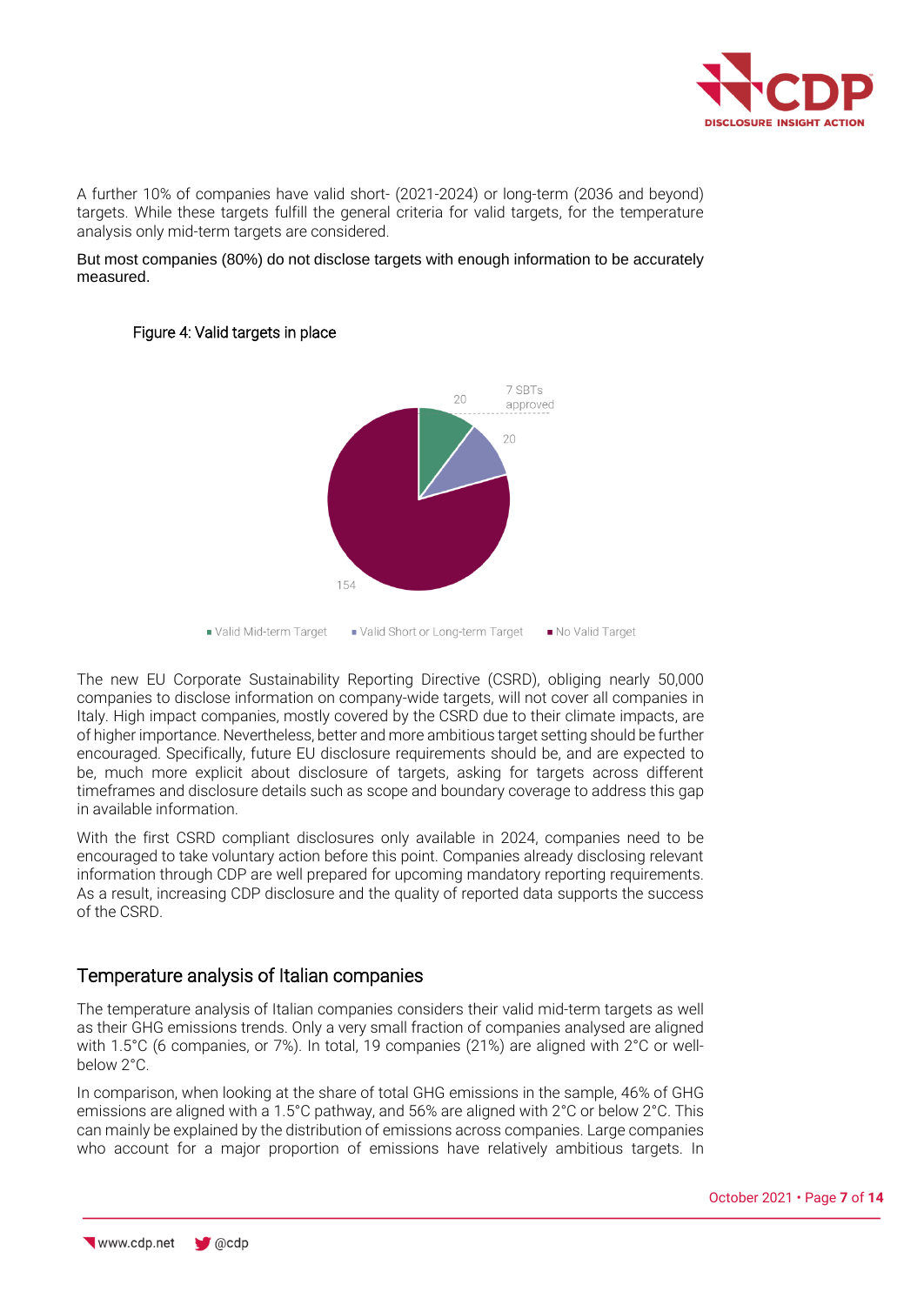

particular, three companies (Enel, Eni and Cementir Holding) account for approximately 80% of scope 1 and 2 emissions in the sample (see figure 1).

Thus, there is a strong divergence between the share of companies and of the share of scope 1 and 2 emissions that are attached to sufficiently ambitious targets to reach the 1.5°C goal. Meaning some companies, depending on their emissions levels, have a higher climate impact yet also higher potential to give the achievement of the climate goals a major jump start.

The outcome changes significantly when assessing companies across scopes 1, 2 and 3. Covering the total value chain emissions of a company is essential for a more representative assessment of a company's temperature trajectory. The number of companies on a 3.0+°C pathway is substantially higher, as very few companies have set mid-term targets covering their scope 3 emissions.

More interestingly, however, the distribution by share of total emissions (across scope 1, 2, and 3) shows that the influence of Eni and Enel is much less pronounced. Other Italian companies contribute (in comparison to the assessment only taking scope 1 and 2 emissions into account) more substantially when taking all scopes of GHG emissions into account.



### Figure 5: Distribution of temperature ratings

If all companies delivered against their current mid-term GHG emissions targets, their operational scope 1 and 2 GHG emissions would, on average, decarbonize at a rate consistent with a rise in global temperatures of 2.0°C by 2100 compared to pre-industrial levels.

However, when looking at companies' entire value chains including scope 1, 2 and 3, the picture is different. With most companies lacking scope 3 targets and the share of the two major emitters (Eni and Enel) dropping to 50% of total emissions, the analysed companies are on a 2.8°C trajectory.

As the assessment is based on GHG weighted aggregation of individual temperatures pathways, the temperature rating of those companies has a particularly strong impact on the overall temperature assessment. Both Eni and Enel have relatively ambitious scope 1 and 2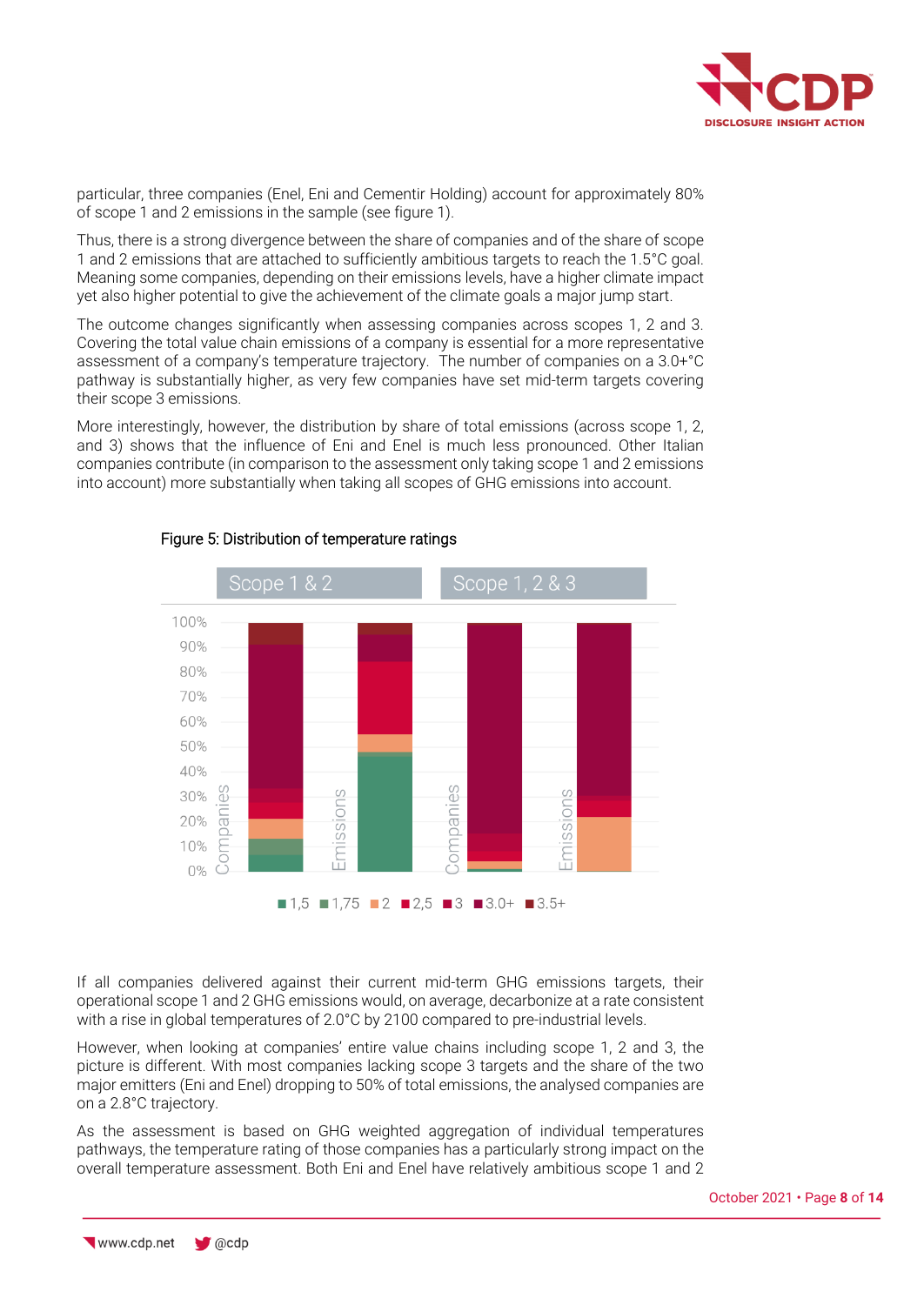

targets, which influences the overall temperature rating positively. The large difference in temperature alignments (2°C vs. 2.8°C) is driven by two aspects: by the widespread application of the 3.2°C default rating due to no valid target being available (80 companies), and by some of the top emitters having less ambitious scope 3 targets than scope 1 and 2 targets.<sup>17</sup>



Figure 6: High-Level temperature rating for Italian companies

<sup>&</sup>lt;sup>17</sup> Companies without any relevant, disclosed targets, or without targets covering a particular GHG emissions scope (e.g. scope 3), are assigned a default temperature rating of 3.2°C consistent with end of century temperature rise based on the current global policies. For details see public CDP Temperature Rating methodology available here: <https://www.cdp.net/en/investor/temperature-ratings>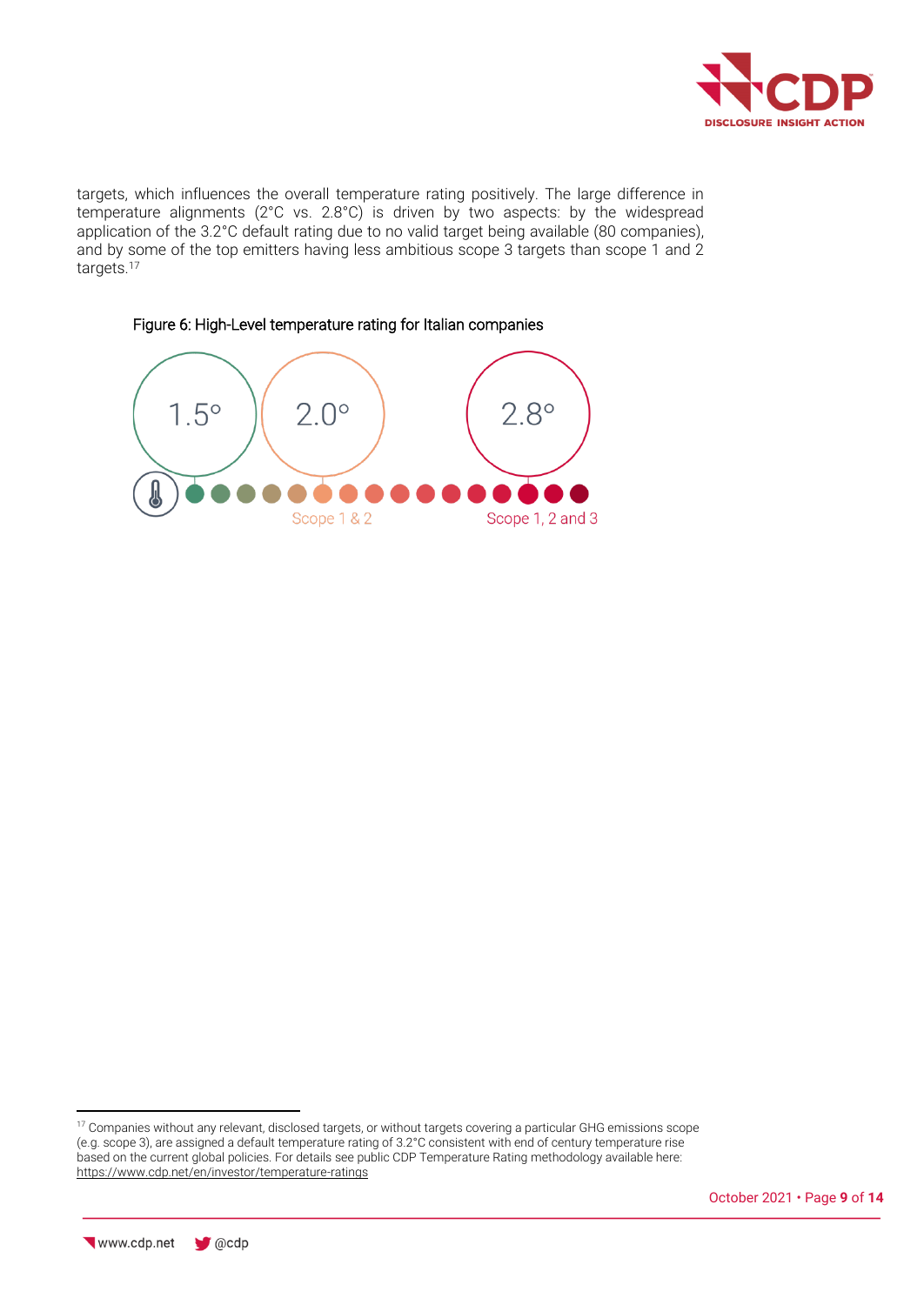

## **ITALIAN STOCK MARKET – FTSE MIB 40 Index\***

Looking at the FTSE MIB 40 as a representation of the Italian economy, the temperature assessment shows a 2.7°C pathway. In this analysis, 27 out of 40 companies in the MIB 40 Index could be assessed based on their CDP disclosures. These companies cover 91% of the MIB companies' scope 1, 2 and 3 GHG emissions, mostly from the fossil fuel and infrastructure sectors.

While the FTSE MIB 40 based on this analysis slightly outperforms the temperature analysis, there is no significant difference. 15% of companies in the FTSE MIB 40 have approved SBTs in place. These SBTs cover 41% of emissions from companies in the FTSE MIB 40. Additionally, 10% of companies have committed to align with 1.5°C and Race to Zero through the Business Ambition for 1.5 campaign.



Figure 7: High-Level temperature rating for FTSE MIB (covering scope 1, 2 and 3)

\* This analysis summary is taken from CDP and United Nations Global Compact (2021): Taking the Temperature. Assessing and scalingup climate ambition in the G7 business sector, Science-based Targets Initiative

Even though current targets enable Italy's companies to reach 2°C alignment across their operations, it is still far from the 1.5°C target that climate science dictates is necessary. Further, with a 2.8°C trajectory including value chain emissions more representative of the emissions pathways until 2030, closing the gap to 1.5°C increases in urgency. This large mitigation potential needs to be addressed.

A set of key outcomes can be found from the temperature rating:

- First, a large number of Italian companies do not disclose relevant information, or disclose target data of an insufficient quality. Relevant information includes, in particular, company-wide emissions reduction targets with timeframes and scope coverage provided, and emissions disclosure across scopes 1, 2 and 3.
- As the assessment clearly indicates, more companies need to set mid-term, sciencebased emissions reduction targets. These SBTs should cover not only scope 1 and 2, but the full value chain.
- A few high-emitting companies in Italy are particularly important for the transition and could potentially unlock significant mitigation potential if these companies set 1.5°C aligned targets (covering scope 1, 2 and 3 emissions) and successfully track and reduce their emissions against these targets.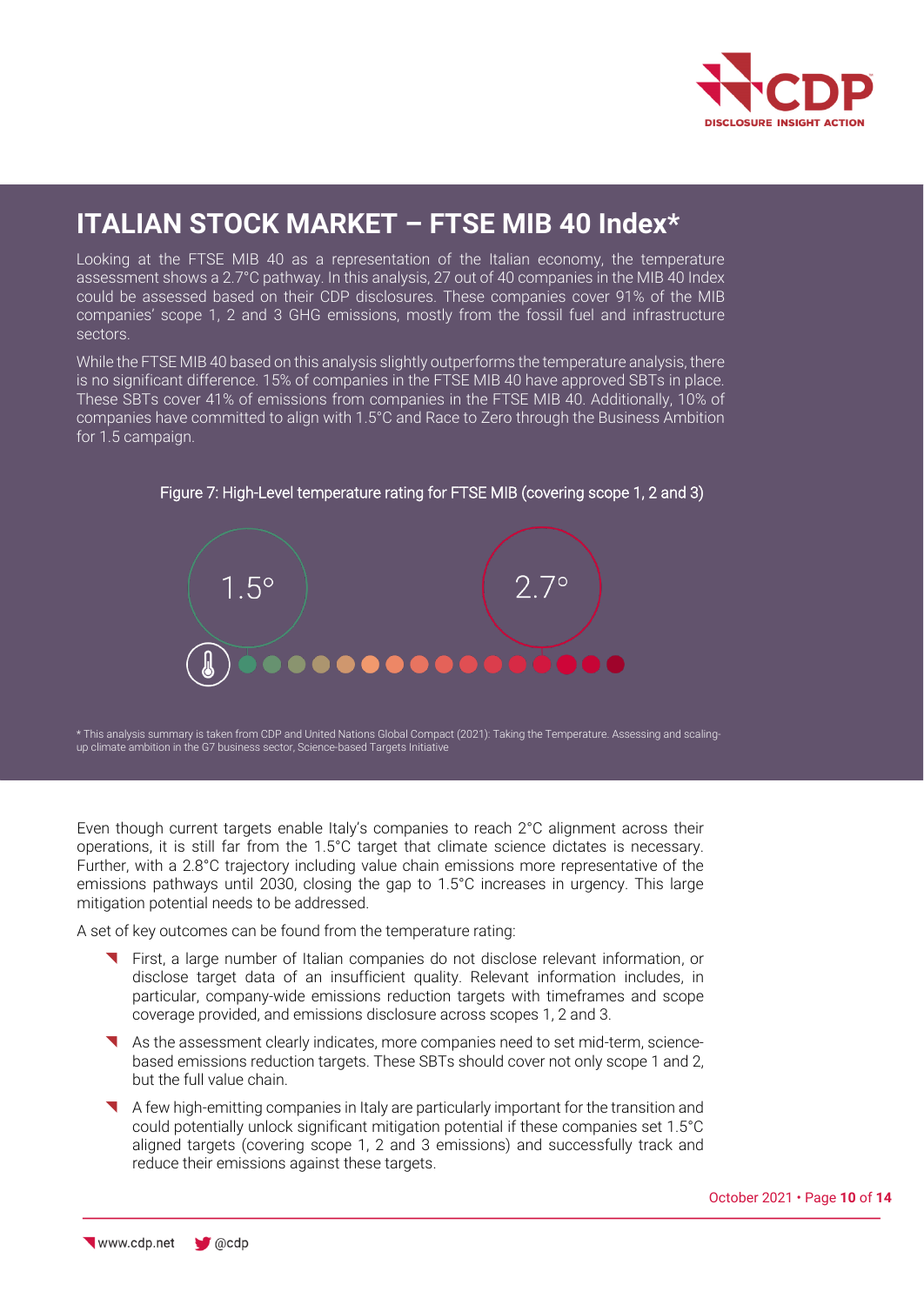

### **COMPARISON OF TEMPERATURE PATHWAYS OF EU MEMBER STATES**

Analysis by Oliver Wayman and CDP\* shows companies in other EU Member States are still far off from 1.5°C alignment as well. Companies in Denmark, Sweden and Germany are leading with 2.5°C temperature pathways, which is still a full degree off from the 1.5°C. Even further misalignment of target yet still below Italy's temperature pathway at 2.6°C can be seen by Dutch and Finish companies, and at 2.7°C of French companies respectively. Slightly higher temperature pathways are shown by Spanish, Irish and Belgium companies.





Looking at the largest indices in Germany and France\*\*, analysis shows that companies in the German DAX30 are outperforming the average of all Germany companies by 0.3°C. While at 2.2°C DAX30 companies are still not close to the 1.5°C alignment, it nevertheless indicates that larger companies in Germany are taking on a leadership role.

Companies in the French CAC40 are showing the same temperature alignment of 2.7°C as the average French companies.





\* This analysis summary is taken from CDP Europe report 2020: Running hot: accelerating Europe's path to Paris, Oliver Wyman / CDP \*\* This analysis summary is taken from CDP and United Nations Global Compact (2021): Taking the Temperature. Assessing and scaling-up climate ambition in the G7 business sector, Science-based Targets Initiative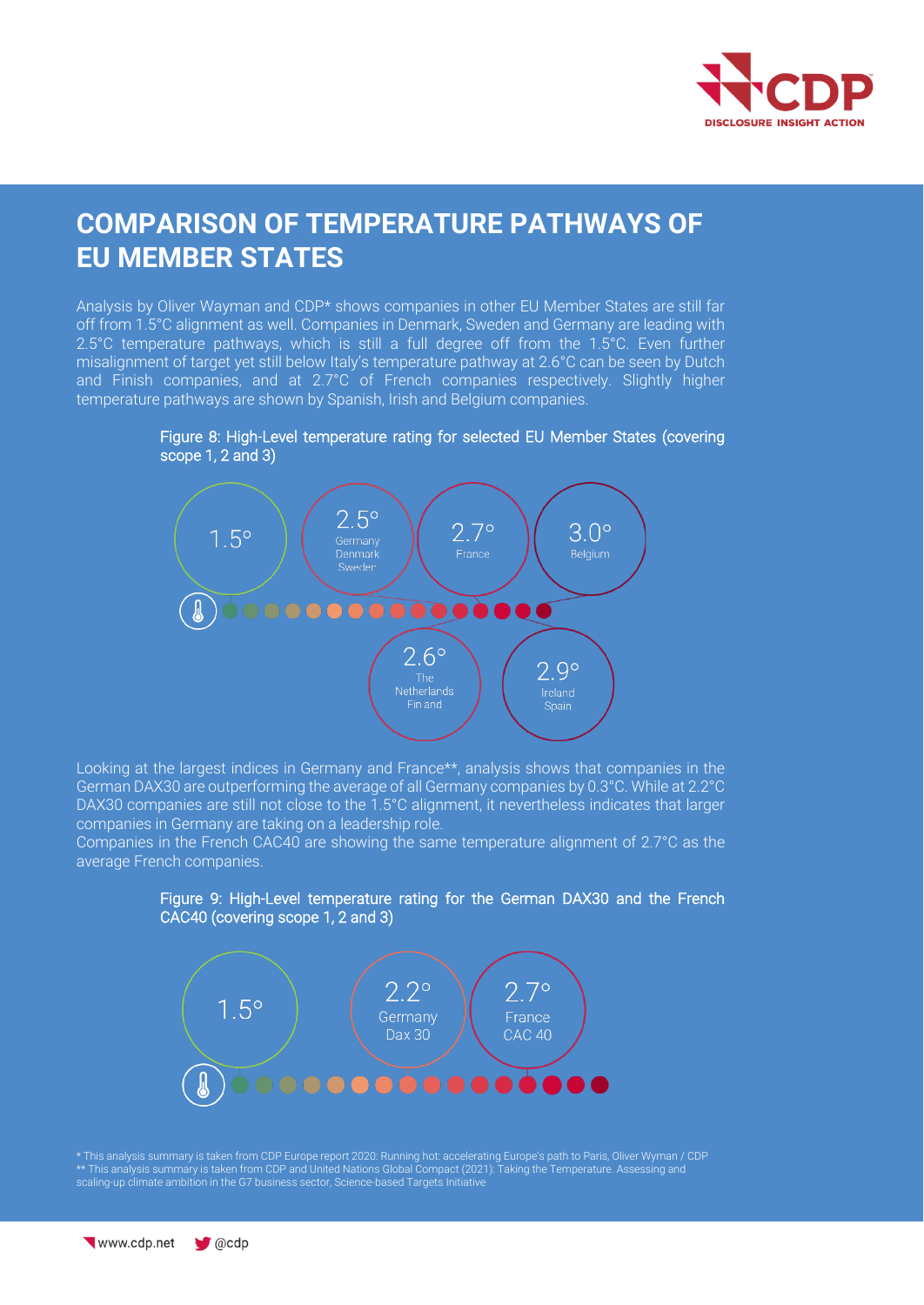

# The way forward

European policymakers and financial institutions should monitor and measure private spending during and after the crisis, ensuring that companies use public funds received for the green transition. The EU Commission should request 1.5°C-aligned indicators in Member States' budgets in recovery planning, which would contribute not only the RRF's guidelines are met, but also move the EU towards realizing the Paris agreement goals.

Likewise, it should implement monitoring systems and measures to ensure public spending reaches the 37% climate expenditure stipulated in the RRF, and that the corporate sector moves towards 1.5°C aligned targets.

Companies should implement measures in line with, or investments in technologies that will help deliver on, the European Green Deal, the EU 2030 and 2050 targets, Paris Agreement and SDGs. Recipients of recovery funds should have to clearly account for which areas funds were, are and will be allocated to. s

### The role of disclosure and why we need science-based approaches by governments and non-state actors<sup>18</sup>

Governments need to accelerate their leverage to drive companies to adopt science-based targets, by setting clear requirements for science-based, trackable emissions reduction targets in upcoming disclosure regulation and standard setting. High-quality disclosure and the setting of science-based, 1.5°C aligned emissions reduction targets are key for the corporate sector to move towards achieving the Paris goals. As a result, strengthened policies and measures addressing these issues are needed to drive the decarbonization of the economy.

While environmental non-financial disclosure on EU will improve significantly through the Corporate Sustainability Reporting Directive, there are still many areas for improvement. Firstly, national implementation of the Directive should reflect the ambition of the Paris goals and national ambition. Further, it needs to be ensured that key aspects of the CSRD, especially on target setting and value chain emission disclosure, are not watered down in the negotiations for the adoption of the CSRD.

It is not only the CSRD that is a key area for more 1.5°C-alignment of requirements for companies. In the upcoming sustainability standards and sustainable corporate governance law, 1.5°C alignment is also crucial.

Key areas of improvement:

- Companies need to set science-based, 1.5°C-aligned emissions reduction targets and show progress towards those targets, to ensure they are contributing to a green recovery and the Paris Agreement goals. This needs to be part of future disclosure requirements to ensure companies' high-quality public disclosure of environmental information.
- Scope 3 emissions disclosure requirements of companies need to be improved. With better scope 3 assessment, companies can set science-based targets across all scopes.

<sup>&</sup>lt;sup>18</sup> CDP holds the richest and most comprehensive dataset on corporate and city action, with over 10,000 organizations disclosing information worldwide.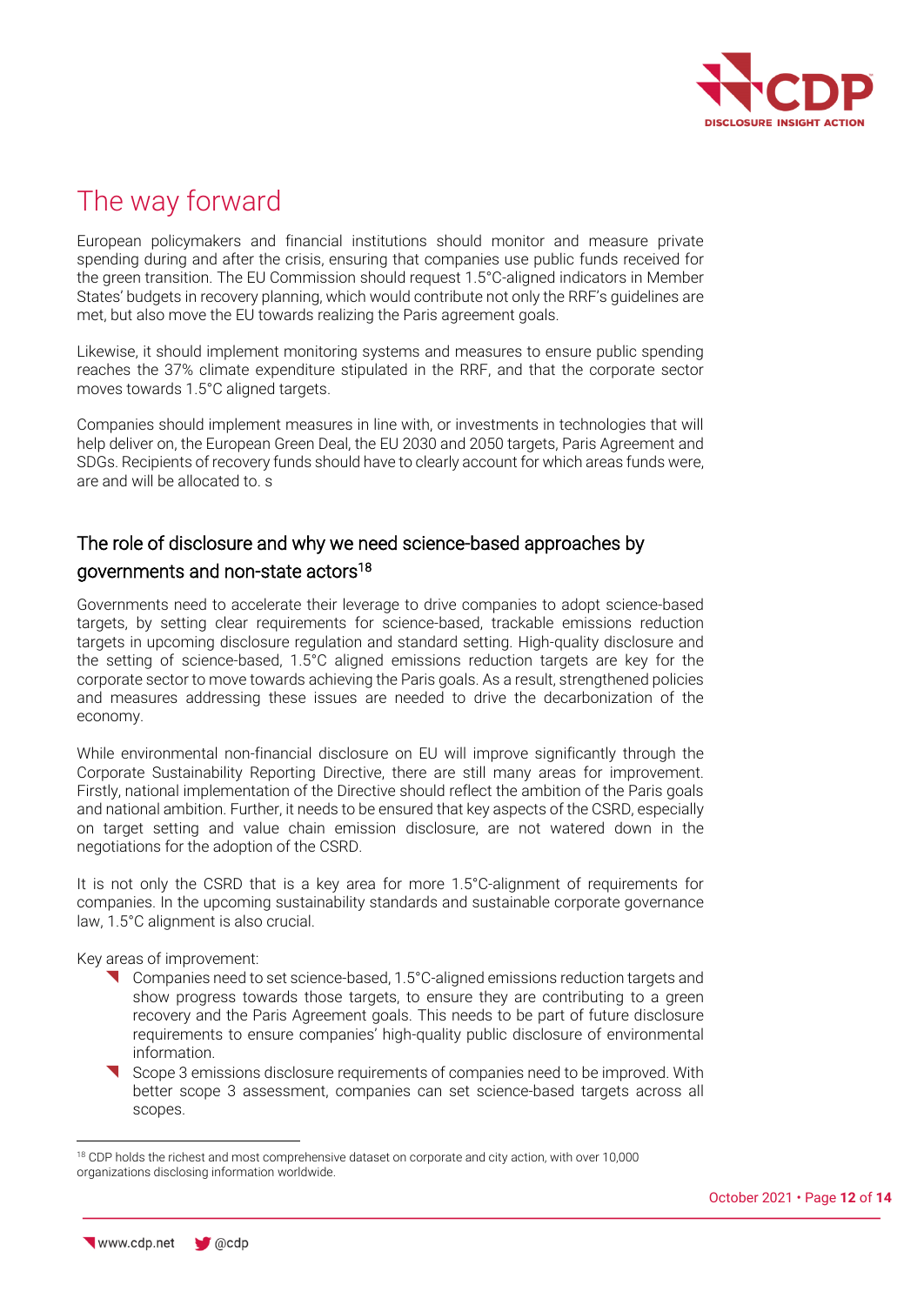

# Annex – Assessment criteria and analysis methodology

### **Samples**

- The full analysis sample comprises 194 companies. Companies are selected into the sample if they have reported to CDP at least once over the last five years (2016-2020) and are not privately reporting companies of the Supply Chain Program.
- The analysis for the time series assessment covers 71 companies. Those companies reported GHG emissions data that meet the quality criteria to build a timeseries of GHG emission data for the last 5 years.
- The samples for the respective temperature assessment are based on valid GHG trends and valid target criteria. Short-, mid- and long-term targets have target years which are positioned at differing points in the future: Short-term = 2021-2024, Mid-term = 2025- 2035, Long-term = 2036 or later. A target is classified as invalid if companies have not disclosed a target for the 2025-2035 time-period or they have not disclosed sufficient information for it to be assessed.

### Timeseries Analysis

- Scopes: The analysis focus is on Scope 1+2 and excluded scope 3 GHG data from the assessment as the quality of reported data over the last 5 years is not of sufficient quality and consistency to draw meaningful conclusions.
- At least 3 years of Scope 1+2 GHG emissions since 2015 accounting year, with at least one year of Scope 1+2 GHG emission reporting in 2018 or 2019 accounting year.
- Outlier Screening: Outliers were determined using the interquartile range (IQR), adding 1.5\* IQR to the third quartile and subtracting 1.5\* IQR from the first quartile to determine the upper and lower bound.
- To estimate potential future pathways of companies, projections are based on a continuing trend of historic GHG emissions. This is then weighted across all companies in the sample.

### Temperature ratings methodology

- The temperature ratings generally build on the CDP Italy sample (194 companies) evaluating companies with valid mid-term targets as well as companies with valid GHG timeseries. The methodology employed derives a temperature from the forward ambition of a target, or the trend of the past GHG emissions time series data. The LAR value (annual rate of change) is assessed and translated to a temperature using the same models for both time series and targets.
- CDP temperature ratings draw on CDP's disclosure system and expert Data Analytics team for its ratings. It uses a public, expert-reviewed and open-source protocol currently being developed by CDP and WWF for interpreting companies' emission targets under key climate scenarios. This protocol translates individual targets of varied formats into consistent and comparable temperature ratings.
- The temperature ratings are science-based as they are based on the IPCC 1.5C report and the Integrated Assessment Modelling Consortium (IAMC) compiled database of climate scenarios. These scenarios are used to develop models for each target type and sector pathway.
- See here for full methodology:<https://www.cdp.net/en/investor/temperature-ratings>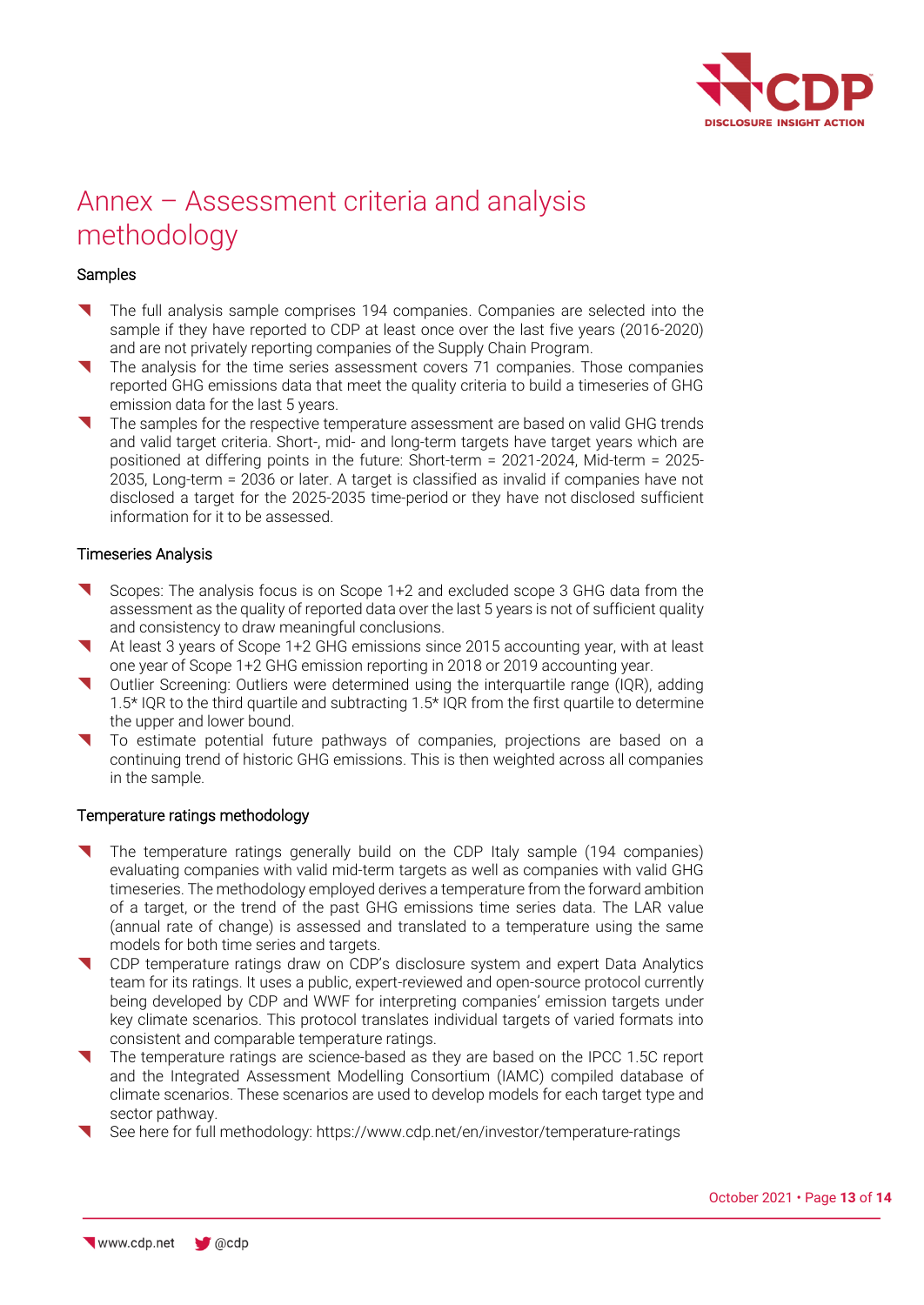#### Report authors

Mona Freundt Senior Policy & Government Partnerships Manager mona.freundt@cdp.net

Dr. Miriam Breckner Senior Policy Data Officer miriam.breckner@cdp.net

#### Temperature Rating Analysis

Pierre Badiuzzaman Product Manager, Capital Markets Europe pierre.badiuzzaman@cdp.net

#### Support & review by

Eoin White Portfolio Decarbonisation Manager, CDP Worldwide eoin.white@cdp.net

Mirjam Wolfrum Director Policy Engagement mirjam.wolfrum@cdp.net

### Media contact

Joshua Snodin Communications Manager joshua.snodin@cdp.net

#### For further information

General inquiries policy.europe@cdp.net

Mirjam Wolfrum Director Policy Engagement mirjam.wolfrum@cdp.net

CDP Government Partnerships mona.freundt@cdp.net

Mona Freundt Senior Policy & Government Partnerships Manager mona.freundt@cdp.net

Cory Fletcher Senior Policy & Public Affairs Officer cory.fletcher@cdp.net



Building on the successful previous collaboration and government endorsement encouraging Italian companies, cities and regions to disclose their environmental information and take action, CDP Europe and the Italian Ministry of Ecological Transition signed a third programme of work in November 2020. CDP Europe collaborates with the Ministry to build environmental transparency and raise climate ambitions, using CDP's data, research, and capacity building.

CDP Europe gratefully acknowledges funding support for this report by the Ministry of Ecological Transition of the Republic of Italy. The content of this publication is the sole responsibility of CDP Europe and can under no circumstances be regarded as reflecting the position of the Ministry of Ecological Transition.



October 2021 • Page **14** of **15**